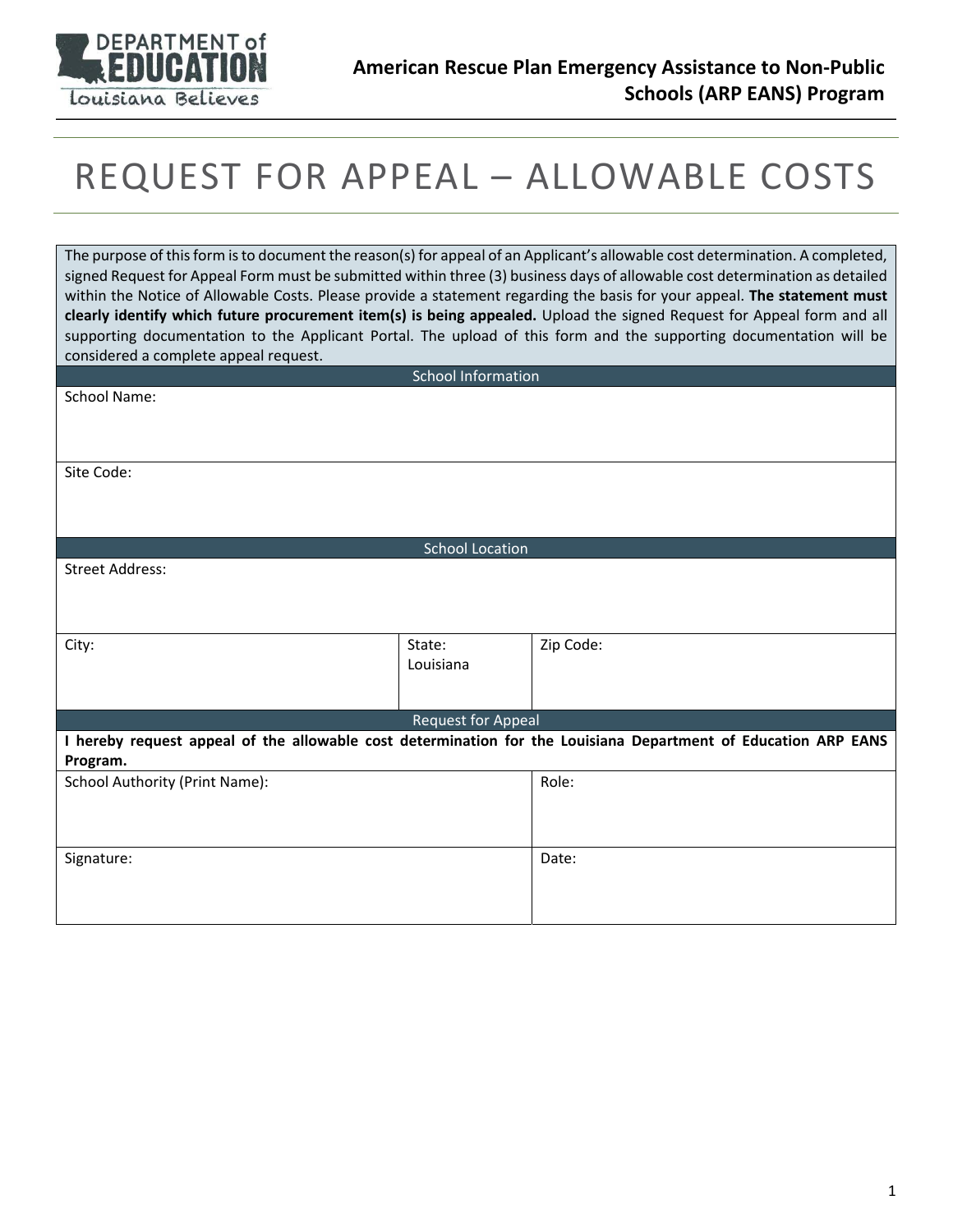

*Please provide an Applicant Statement that identifies, in detail, which future procurement item(s) is being appealed along with a reason(s) for the appeal request. Space for your Applicant Statement is provided on Page 3 of this form. Reminder, please be as detailed as possible in this statement. The Request to Appeal Form is considered incomplete without an Applicant Statement.* 

## *Helpful Information:*

- *Itemized details for each future procurement request can be found in your Notice of Allowable Costs.*
- *Please see the ARP EANS Frequently Asked Questions for further information on allowable costs and/or program specifics.*